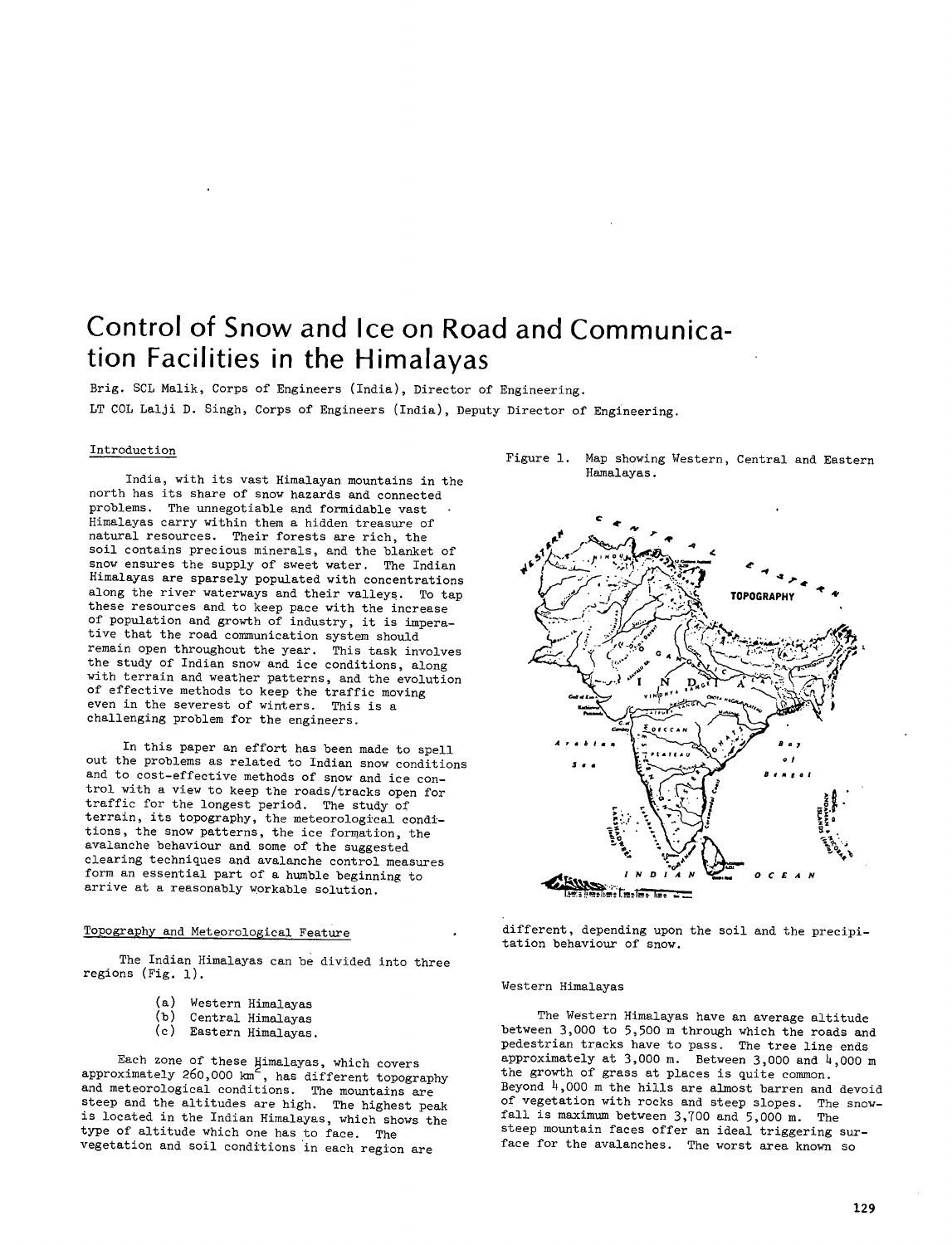far, from the avalanche point of view, may be the Zojila sector in J&K State. The minimum air temperature in the snowbound areas ranges from  $+20^{\circ}$  to -30°C. There is a considerable variation between day and night temperature which causes fast changes in the temperature gradient of the snowpack. Wind activity is very severe, and winds with as much as 130 km per hour velocity have been recorded at the height of  $4,000$  m. The steep and the narrow valleys further aggravate the high wind activity along with the tremendous problem of snowdrift. The temperature gradient on the southern slopes of the hills is the lowest and it has been seen that melt rate of snow on south-eastern slopes is maximum. Northern slopes are the coldest. The snowfall in this zone starts as early as November, carries on til May-June, and is maximum in this region.

Western Himalayas have a maximum snowbound area and the population in the snow-belt is approximately 8,000,000. The road network is both of tarmac and water bound macadam. The population is widespread in different green belts and their existence depends upon keeping the road communication open for the maximum period. In this region, there are two major roads, i.e. Jammu-Srinagar-Leh and Chandigarh-Manali-Leh. These two roads are the lifeline for the people living in various valleys. These roads have to pass through a number of avalanche-prone areas besides skirting the high-altitude mountains where cold regions problems affecting roads are at a maximum.

# MAXIMUM AND MINIMUM TEMPERATURES °C

(Trail site an observatory in the Western Himalayas) Height: 2,410 m

|       | 73–74   |              | $74 - 75$ |       | 75–76          |       | 76–77 |             |
|-------|---------|--------------|-----------|-------|----------------|-------|-------|-------------|
| Month | Max     | Min          | Max       | Min   | Max            | Min   | Max   | Min         |
| Nov   | $+19$   | $-5$         |           |       |                |       | +18   | -7          |
| Dec   | $+10$   | $-12.5$      | $+2$      | $-18$ | $+7$           | -16   | $+12$ | $-17$       |
| Jan   | $+08$   | $-1h$        | $+2$      | $-18$ | $+5$           | $-18$ | $+03$ | -18         |
| Feb   | $+12.5$ | $-18.5$ $+7$ |           | -18   | +6             | $-20$ | $+09$ | $-14$       |
| Mar   | $+12.5$ | $-06.5$ +12  |           | $-11$ | $+10$          | $-11$ | $+12$ | $-11$       |
| Apr   | +17.5   | $-02.9$ +15  |           | $-05$ | $\blacksquare$ |       |       | $+06.5 +03$ |

# MONTHLY AVERAGE DIURNAL VARIATION, °C

| Month | 73–7 |      | b   |
|-------|------|------|-----|
| Nov   |      |      |     |
| Dec   | 10.4 | ь    | 9.6 |
| Jan   | 10.2 | 6.3  | 9.6 |
| Feb   | 10.7 | 11.3 | 9.5 |
| Mar   | 08.2 | 10.5 | 9.6 |
| Apr   | 13.3 | 7.4  |     |

### Central Himalayas

The Central Himalayas have an average altitude between  $3,000$  and  $5,000$  m through which the road and pedestrian tracks have to pass. The snowfall regions are above 3,000 m and the high-intensity snowfall is between 3,000 and  $6,000$  m. In this region the soil is loose with steep mountain slopes covered with loose rocks. The tree line in this region ends at about  $3,800$  m and the climate is such that enough moisture is available for adequate grass and bush growth up to  $4,000$  m. However, in depth, the mountains are dry with very little rainfall. Maximum snowfall is experienced between December and

March and the intensity of snowfall is not very high. The pattern of snowfall is the same as in the Western Himalayas. Minimum temperatures in this region vary from +30° to -20°C, and this helps in melting the snowpack faster. The high temperature gives rise to wet snow conditions. The wind activity is not very severe, though winds as high as 100 km per hour velocity have been recorded in certain areas through which the roads are passing. The easternly and southernly aspects experience high temperatures and more rainfall and have more trees. However, the northerly aspects have adequate vege- tation. Beyond certain regions, que to high day and night temperature difference, loose rocky faces create landslide problems. The avalanches in this zone invariably are accompanied by large amounts of loose rock and soil.

This region is more densely populated than the Western and Eastern Himalayas. The population in this region is approximately 9,000,000. It has a major road network connecting Spiti and Joshimata Valleys of Himachal-Pradesh and Uttar Pradesh with the plains.

# MAXIMUM AND MINIMUM TEMPERATURE °C

(Trial site an observatory in the Central Himalayas) Height: 3,000 m

|                                        |                                                         | 70–71                                                                       | 71–72                                                          |                                                                | 72–73                            |                                            |
|----------------------------------------|---------------------------------------------------------|-----------------------------------------------------------------------------|----------------------------------------------------------------|----------------------------------------------------------------|----------------------------------|--------------------------------------------|
| Month                                  | Max                                                     | Min                                                                         | Max                                                            | Min                                                            | Max                              | Min                                        |
| Nov<br>Dec<br>Jan<br>Feb<br>Mar<br>Apr | $-7$<br>$+17$<br>$+15$<br>$+17.5$<br>$+24.5$<br>$+21.0$ | $\overline{\phantom{0}}$<br>$-03$<br>$-05$<br>$-07.5$<br>$-04.0$<br>$+09.0$ | $+17.8$<br>$+17.2$<br>$+13.3$<br>$+13.3$<br>$+17.1$<br>$+18.9$ | $+02.2$<br>$-01.1$<br>$-02.8$<br>$-10.0$<br>$-02.2$<br>$-09.0$ | $+11$<br>$+14$<br>$+15$<br>$+15$ | $-02$<br>-06<br>-06<br>-06<br>$-28.9 + 04$ |

# Eastern Himalayas

The Eastern Himalayas are greener and the tree line is much higher. The climatic conditions are entirely different from those of the Western or Central Himalayas. The tree line at places is as high as  $3,800$  m. Up to  $4,800$  m height adequate bush undergrowth has been seen which grows as high as 2 m with thick branches interwoven to form a network. Thus bushy growth is an ideal snow trap and acts as an ayalanche control measure. Temperatures are not very low and vary between +350 and -10°C. This part of the Himalayas is very humid and experiences heavier rainfall, and low wind activity. The population is about  $800,000$ , which is widely spread out. The movements are normally based on mules and foot coluinns passing through snowbound regions but not through much of the avalanche prone areas. The hidden resources in the rich soil of the Eastern Himalayas are yet to be tapped and the good road communication facilties have to be established to keep pace with the development and increase of population.

# Snow Conditions

The Himalayas are the world's most formidable snow-covered mountains. The snowfall pattern from the Western Himalayas to the Eastern Himalayas is quite different and varied. In the Western Himalayas the snowfall starts in November and continues up to May. The snowfall is frequent and of high intensity. The temperatures are reasonably high after the snow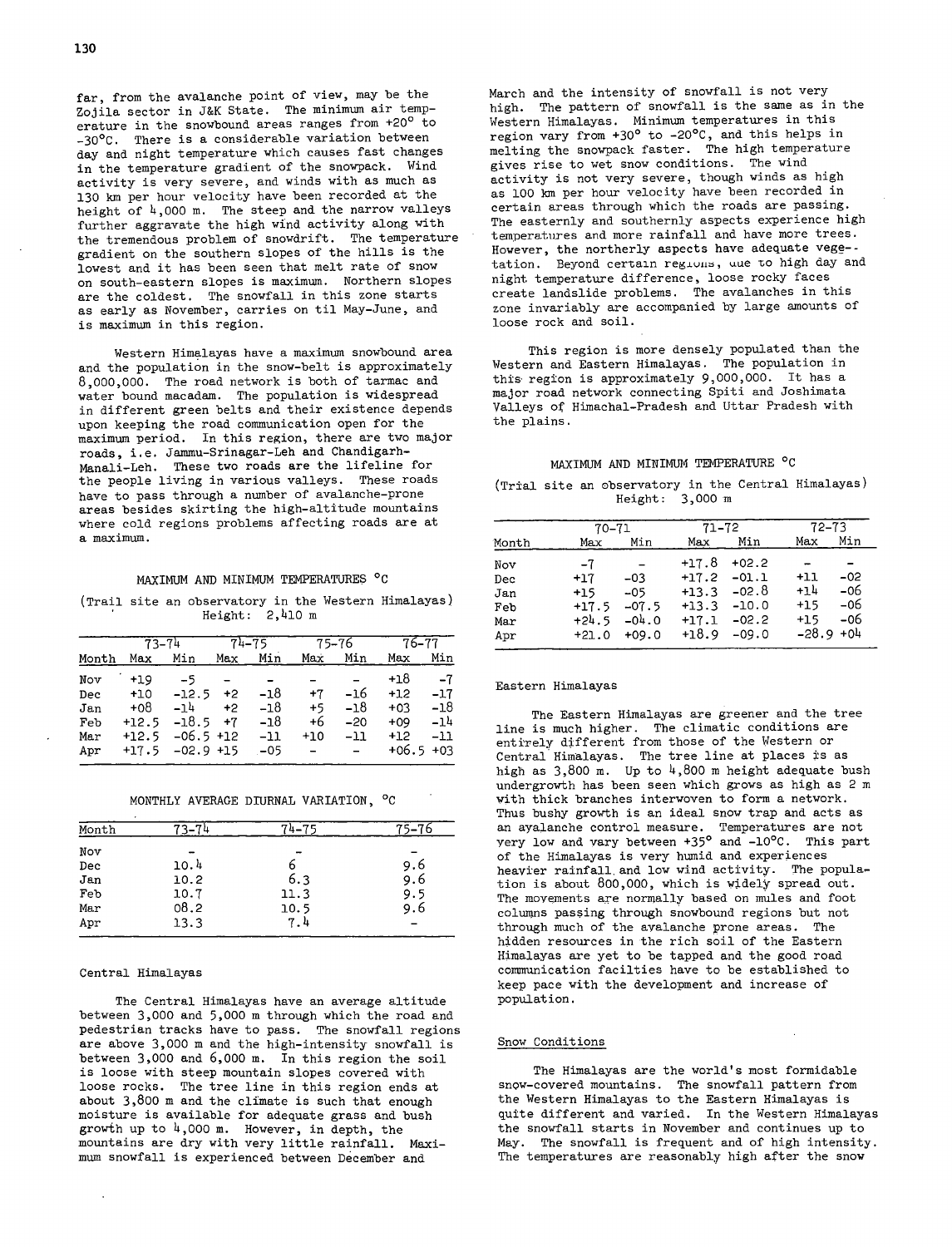fall as compared to the European Alps. On the average .about 20 metres or above of snowfall is experienced each winter. The avalanche activity is basically due to dry snow conditions in the early winter and wet snow conditions in the late winter. In the Eastern Himalayas, the snowfall is followed by more clear days and the intensity of snowfall is also lower, varying from 2 cm/hr to 8 cm/hr. The high temperature melts the snow much faster and the snow slides are basically of wet snow.

In the entire Himalayas, short snowfalls of high intensity, followed by number of clear days, are very predominant. This factor makes the snow conditions quite wet and it has been noticed that this has a unique influence on the cycle of metamorphism.

TOTAL SNOW FALL AT SITE A - 2410 m HEIGHT (WESTERN HIMALAYAS)

| Month                    | 1973-74                      | 74_75                          | 75–76                          | $76 - 77$                       |
|--------------------------|------------------------------|--------------------------------|--------------------------------|---------------------------------|
| Dec<br>Jan<br>Feb<br>Mar | 49<br>297<br>334<br>155<br>8 | 375<br>325<br>362<br>258<br>40 | 133<br>249<br>429<br>283<br>60 | 169<br>439<br>109<br>Nil<br>Nil |
| Apr<br>Total<br>Snowfall | 843                          | 1360                           | 1154                           | 717                             |

#### Cycle of Metamorphism

Due to the high temperatures prevailing immediately after the snowfall and there being a wide difference between day and night temperatures, the cycle of metamorphism is quite enhanced. In all areas a unique phenomenon was noticed that in most places avalanches occur at the round and square grain stages of snow crystals. This, when compared with the European Alps avalanche conditions, is quite different. In the Alps, the avalanches basically occur at the end of constructive metamorphism and with the snow crystals having reached depth hoar formations. In the Himalayas at a very few places depth hoar crystals have been noticed. Due to the high temperature pattern during the day and fast melting of the grains, the lubrication between crystals creates an ideal situation at the beginning of constructive metamorphism for avalanche occurrence. This melting of snow followed by a drop in temperature at night creates another major problem of refreezing the water on the road surfaces. The thin layer of ice on the roads causes disruption of the traffic. During late winter, i.e. March-April, the high temperature takes the cycle of metamorphism from destructive to melt phase, and with adequate liquid layers present between the crystals, the lubrication is increased and normally melted snow avalanches occur accompanied with tremendous amounts of rocks and earth.

The absence of depth hoar crystals, in the cycle of snow metamorphism, appears to be a unique phenomenon. A number of trials have shown that as the Eastern Himalayas are approached, the cycle of metamorphism tends to shorten by directly changing from destructive metamorphism. However, the appearance of round grain crystals at the end of destructive metamorphism and at the beginning of constructive or melt metamorphism is very predominantly observed. Further, most of the avalanches in the Himalayas are

at the round grain stage of snow crystals, followed by wet avalanches. This phenomenon being a unique one in the Himalayas requires a laboratory analysis of the snow temperature patterns and their effect on the snow metamorphism.

#### Wind

The wind pattern observed in the Himalayas shows that immediately after the snowfall there is a lot of wind activity and the night temperature drops considerably, whereas during the day the strong radiation of the sun increases the temperature. In the early winter, i.e. November-December, an enormous amount of snowdrift occurs and most of avalanche activity is of the dry snow type. During midwinter, i.e. January-February, the wind activities further increase, increasing the snow drift, and this combined with heavy accummulation in the formation zones of the avalanches creates dry slab avalanches.

The high velocity winds at the heights above 5,500 m have been noticed to be of the order of 150 km/hr and above. This blows the snow away and leaves the mountain faces barren on certain aspects whereas on the other aspects a thick snow blanket exists and keeps on accummulating over a long period. This gives a base for the formation of snow beds. The snow beds of various layers have been noticed and the thickness of layer which is accumulated each season is predominant. Heavy wind velocity and drifting of snow is another problem which has been studied in the Himalayas. In the Western Himalayas, the winds of the order of 130 km per hour have been noticed and interesting results have been seen. At a trial site:

It was noticied that while a snow blower was clearing the road surfaces and giving a cut of 1 m deep, the drift snow was so strong, that, by the time the blower reached 500 metres the accumulation of the snow due to drift on cleared road surface was again as high as 0.7 m. This shows the clearance effort which is required during the high velocity winds.

The chill factor at the high altitude along with the drift snow further complicates the snow clearing operation on the roads. During the night the temperature drops and it solidifies the snow layer which is left overnight after mechanical snow removal. This snow layer creates icing problems in large stretches. Various experiments conducted on de-icing on road surfaces are dealt with separately in this paper.

#### Avalanches

A unique phenomenon of avalanche occurrence that has been in the Himalayas is that most of the avalanches, particularly in the Western and Central Himalayas, come down more than once in a season. The most frequent average occurrence of avalanches is about 5 to 6 times in a season as compared to the avalanche occurrence in Europe which is generally once or. twice in a season. From this, it is apparant that the avalanche engineer must plan for waves of avalanches while designing avalanche control structures for Himalayas. This not only affects the economics of avalanche control but also creates tremendous technical problems to be overcome in the construction of protective structures.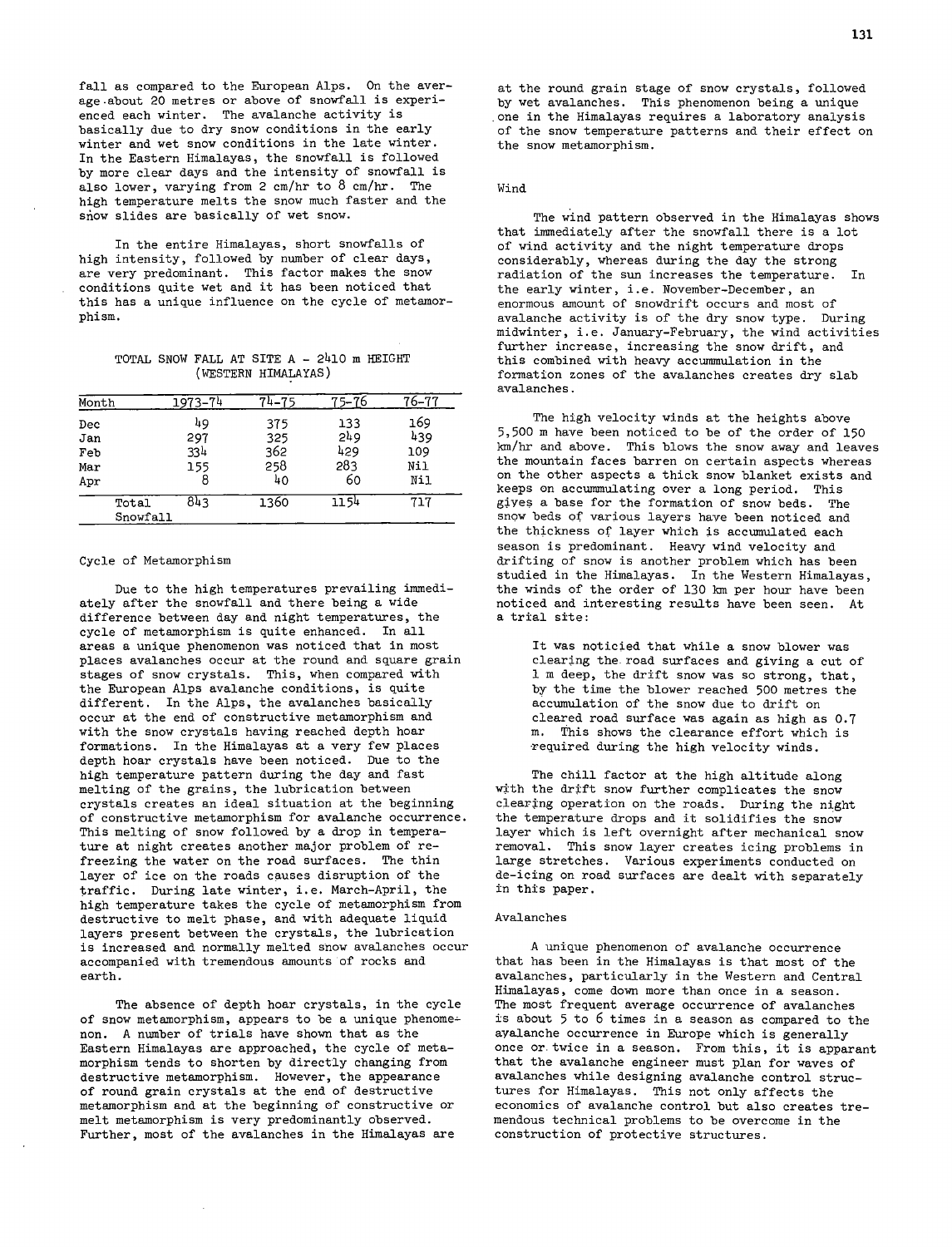# DE-ICING

The isothermal analysis of the Western Himalayas suggests that a large part remains at subzero temperatures even during the day time throughout the winter months. This, combined with snow precipitation caused by the low pressure systems induced by extratropical cyclones moving on comparatively southern latitudes, adds to the problems of icing on the roads, Further, overflow of water on to the road surface due to defective drainage systems and sudden low temperatures at night are responsible for the formation of thin layers of ice on the road surfaces. This ice formation on the road leads to the disruption of the traffic.

A trial was conducted on de-icing techniques to find a suitable one for Himalayan conditions. Some of the results obtained are given in the subsequent paragraphs. The common practices adopted for overcoming icing problems are melting by heat, use of abrasive materials such as stone chipping and sand on the iced surfaces for increasing sliding friction, and preventing of ice formations by the anti-icing capacity of certain chemicals.

The de-icing trials were carried out by using sodium chloride, calcium chloride and urea. A comparative study using the three salts mentioned above, along with coal dust, river sand and soil mixture gave startling results (see below).

Normal soil, river sand, or fine clay, duly graded and sprinkled on the snow or ice surface, increases heat absorption. Thus, the melting of ice takes place using the heat of radiation.

The seepage from drainage is the biggest source of water available for freezing at night. Rock salt, in rock form packed in gunny bags, showed appreciable results as an anti-icing agent when kept in the drains for slow mixing along with seepage water. It is interesting to note that this technique is very effective during early winter when the temperatures are slightly above 0°C. The use of rock salt is not only considered suitable in the Himalayas, but may be of great use wherever the temperature pattern and seepage problems from overflowing drains exists. The use of rock salt has advantages as the replacement may not be required for a number of nights. It was noticed during trials that by this technique most of the ice melted during the first night. No ice formation was observed during the second night. However, during the 3rd and  $4$ th night, the salt solution became weak and thin layers of ice formations were observed on the outer edges of the road. This shows that charging of drains with 20 to  $40$  kg rock salt packed in bags may be required every 3rd night depending upon the quantity of water seepage and weather conditions.

During the trials with the chemicals on deicing, it was further observed that in the initial stages, as the temperature fell below 0°C, that the decrease in percentage melt was statistically significant at the 95% level in most of the cases, even at a reduction of 1<sup>o</sup>C of atmospheric temperature. The table given below shows the percentage melt at various durations and temperatures in respect of the three chemicals.

#### Effectiveness of Chemicals used for Deicing

It has been observed that, out of the samples

# TABLE A

|  | Sodium Chloride |  |
|--|-----------------|--|
|  |                 |  |

|          | Wind |    | Rate of spread | Thickness of ice slab | =<br>$\equiv$ | $2 \text{ cm}$<br>$=$<br>calm | 500 $g/m^2$ |    |    |
|----------|------|----|----------------|-----------------------|---------------|-------------------------------|-------------|----|----|
| Temp/min | 10   | 20 | 30             | 40                    | 50            | 60                            | 70          | 80 | 90 |
| $-2$     | 12   | 23 | 33             | 42                    | 49            | 53                            | 56          | 58 | 60 |
| $-3$     | 11   | 21 | 31             | 39                    | 45            | 50                            | 54          | 55 | 56 |
| $-5$     | 10   | 20 | 28             | 4۶                    | 42            | 47                            | 50          | 52 | 54 |

Calcium Chloride

|             | Wind |    | Thickness of ice slab<br>Rate of spread |    |    | $= 2$ cm<br>$=$<br>ca1m<br>$=$ | 500 $g/m^2$ |    |    |
|-------------|------|----|-----------------------------------------|----|----|--------------------------------|-------------|----|----|
| Temp/minute |      |    |                                         |    |    |                                |             |    |    |
| $-2$        | 13   | 24 | 34                                      | 42 | 48 | 52.                            | 54          | 55 | 56 |
| $-3$        | 12   | 22 | $31 -$                                  | 38 | 44 | 48                             | 52          | 53 | 54 |
| $-15$       | ו ו  | 20 | 29                                      | 37 | 42 | 47                             | 50          | 52 | 54 |

| Urea        |      |      |                                         |    |    |    |                                        |                      |    |    |
|-------------|------|------|-----------------------------------------|----|----|----|----------------------------------------|----------------------|----|----|
|             |      | Wind | Thickness of ice slab<br>Rate of spread |    |    |    | $= 2 \text{ cm}$<br>$=$<br>calm<br>$=$ | 800 $\mathrm{g/m}^2$ |    |    |
| Temp/minute |      |      |                                         |    |    |    |                                        |                      |    |    |
|             | $-2$ | 12   | -22                                     | 31 | 41 | 46 | 49                                     | 51                   | 53 | 54 |
|             | $-3$ | 11   | 21                                      | 30 | 38 | 43 | 48                                     | 51                   | 52 | 52 |
|             | -5   | 10   | 19                                      | 28 | 34 | 40 | 44                                     | 47                   | 49 | 50 |

studied, sodium chloride was the most effective. The percentage melt generally attains a higher average, though the desired rate of 60% could not be achieved when the thickness of the ice samples exceeded 1 cm. The percentage melt rate in respect calcium chloride follows a path similar to that of sodium chloride, but the average melt percentage is slightly low at all temperatures. It was observed that for calcium chloride, the melt rate during initiaJ, 30 minutes was faster than the other chemicals by 1% to 3% but shows abrupt fall off thereafter. This can be attributed to the additional heat produced by the exothermic reaction of calciumchloride. In the case of urea, the spread rate is generally greater than sodium chloride and calcium chloride but the average percentage melt is significantly lower.

#### Snow and Avalanche Control Technology

Ice, snow and avalanche research in India is still in its infancy. This field was neglected due to socio-economical reasons. However, the availability of minerals, the development of a tourism network and vast settlement problems of the past few years have increased its importance.

# Snow Physics

In India, the winter lasts for a period of 3 to 14 months and severe winter conditions prevail only between December to February. During this period the temperature rises at times. The formation of snow crystals in the atmosphere under such conditions is mostly wet snow and the life of star-like crystals is short-liyed. The temperature pattern on the ground shows high diurnal variations and it has been observed that the cycle of metamorphism, starting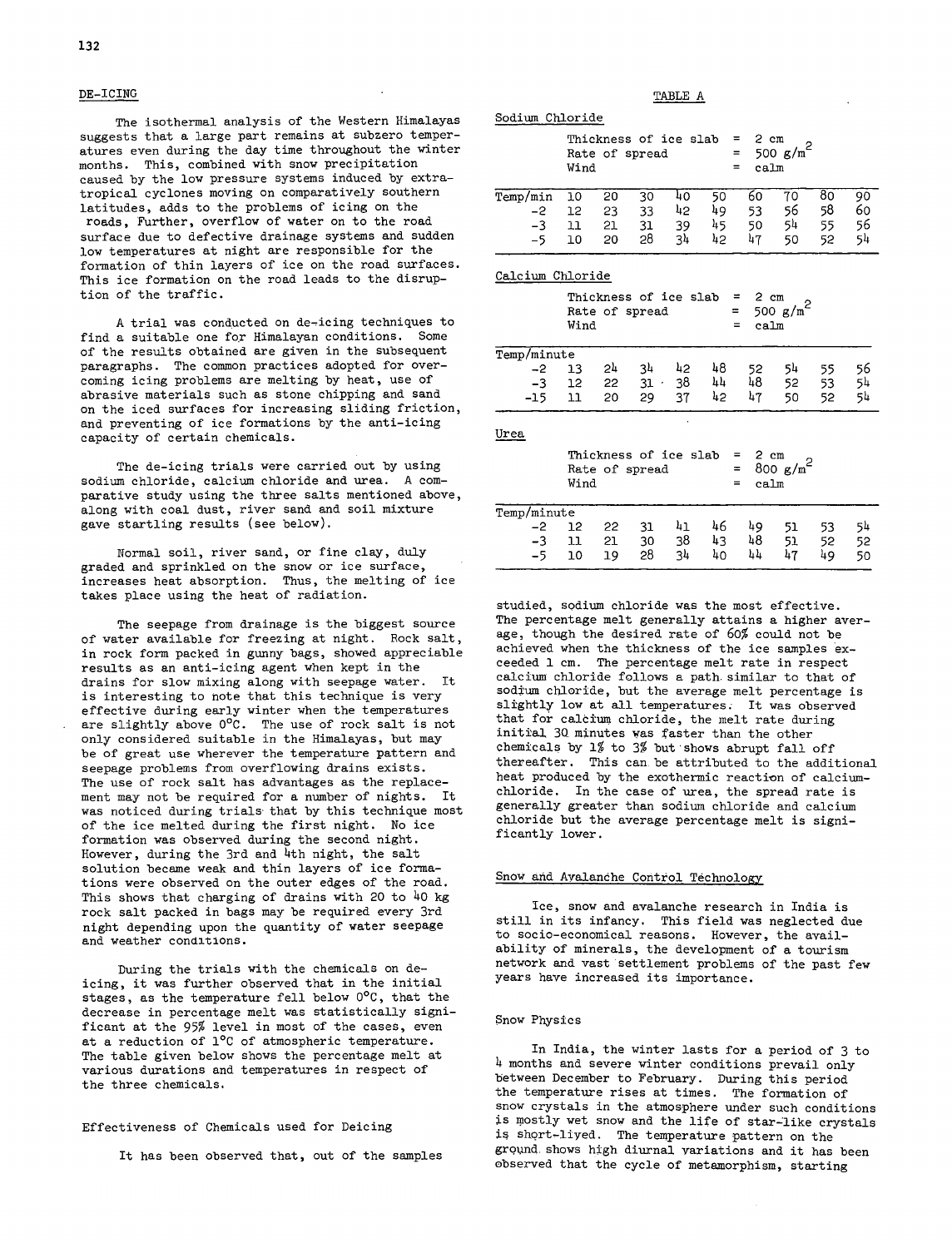from fresh snow to felt-like grains and then up to melt grains (in the order of ET\* metamorphism, TG metamorphism and MF metamorphism), does not go in a sequence. The snow crystals in the Indian Himalayas enter the phase of TG metamorphism. This is due to the proximity to the freezing level over a longer period. The crystals reach the round grain stage within a very short time and further change to irregular grains within a period of 6 to 7 days during low atmospheric temperatures. This irregular grain crystal structure directly goes into the melt phase and the cup crystal or depth hoar phase is left out. For accurate prediction of avalanches in India the norms used by foreign scientists have to be modified since those are based basically on cup crystal or depth hoar formation.

#### Snow Mechanics

Swiss guidelines for avalanche control structures are mainly based on the deformation characteristics of dry snow which is prevalent in that country. However, the Indian snow being semi-dry and wet, the same deformation characteristics may not be applicable. Using the Swiss guidelines, we have tried avalanche control structures, but these have been only 70% effective in Western Himalayas. The studies to find the guidelines for Indian snow conditions are in progress but no final solution has so far been found.

# Avalanches

Identifying avalanches according to the avalanche classification evolved by de Quervain is being followed in India and it has been noticed that the results are quite satisfactory. The Swiss method of zoning of avalanches is quite accurate and informative but time-consuming. In India we find that this method can only be applied where major settlements are being planned. The French method of avalanche mapping is found to be more useful, i.e. use of aerial photographs, but its accuracy appears under Indian conditions to be lower than that of the Swiss method.

#### Avalanche Control

For designing the supporting structures for the control of avalanches, Swiss guidelines specify two types of loading. In the first type of loading, the snow depth is at a maximum but the density is moderate; in the second type of loading, density is at a maximum and the snow depth is moderate. Under Swiss winter conditions, the designing is based on one of these conditions depending upon location and the purpose of avalanche control. In India it has. been seen that both these conditions of loading are experienced at the same time at most places. Furthep the average density of 270 kg/m<sup>3</sup> as used in Swiss guidelines is considered much too low for Indian conditions. In India, design at a value of average density greater than 350 kg/m<sup>3</sup> gives better results; however, this figure is not yet final and absolute for Indian conditions. Since the density is higher and both loadings are prevalent at the same time, we have to go in for massive design of supporting structures which involves very high expenditures.

The height of avalanche control structures has to be designed for  $4$  to 6 waves of avalanches unlike in Swiss practice where only 1 to 2 waves are anticipated. This makes the structures very massive.

#### Economics of Control Structures

Economics of snow and ice control is the biggest hurdle for a snow engineer. How to keep total costs low and how to find which control technique can be the cheapest and the best suited are the most difficult parts of the design. India, with its vast and deep Himalayas, has hundreds of kilometers of roads and tracks passing through snow, avalanche and ice prone areas, offering a challenge for snow control engineers. This is further aggravated by the fact that a developing country is always short of funds. The weather pattern, the difficult Himalayan terrain conditions, and lack of technical norms suitable for Indian snow and ice conditions make it a still bigger task. Some of the factors which affect the snow control measures in Indian Himalayas are enumerated below.

Design problems. Snow conditions being semi-dry, density of snow being high and with annual avalanche occurrence being above  $4$ , control structures have to be massive and costly.

(2) Construction problems. The construction of snow and ice control structures has to be mostly aboye 5,500 m. This adds high altitudes construction problems and increases the cost further.

(3) Construction time. The construction time available is short due to the limited number of clear days available. Due to extreme cold conditions, the number of working hours available daily is also very limited. The working time is hardly 6 hours in a day.

 $(4)$  Store carriage. The structures have to be fabricated at a great distance from the site. The carriage in vehicles over long distances of roads adds to the cost. At the site the prefabricated control structures have to be manually hauled up for hundreds of metres where the erection is to be done. This is a slow and laborious process and a big time consuming factor.

Labour. At most of the places the skilled and unskilled labour has to be imported from the plains or the towns which may be hundreds of kilometers away. The labour camps have to be in safe places and at much lower altitudes. The movement of labour to or from the work site takes a major share of the time. The energies are half-consumed in travelling only. The labour cost is as high as 60% to 70% of the total budget of construction.

 $(6)$  High altitude living conditions. The living in high altitude areas for long periods without facilities discourages the best tradesmen. Thus. at times one has to depend upon second-rate tradesmen which affects the construction speed and quality.

Having known the problems which a snow engineer has to. face, his task of correct selection of sites and the type of control measures and technology to be followed becomes very difficult. The most difficult question to answer is whether the avalanche control should be at the formation zone, which is high and far above the tree line, or in the avalanche

\* MF - melt phase metamorphism, ET - equitemperature metamorphism, TG - thermal gradient metamorphism